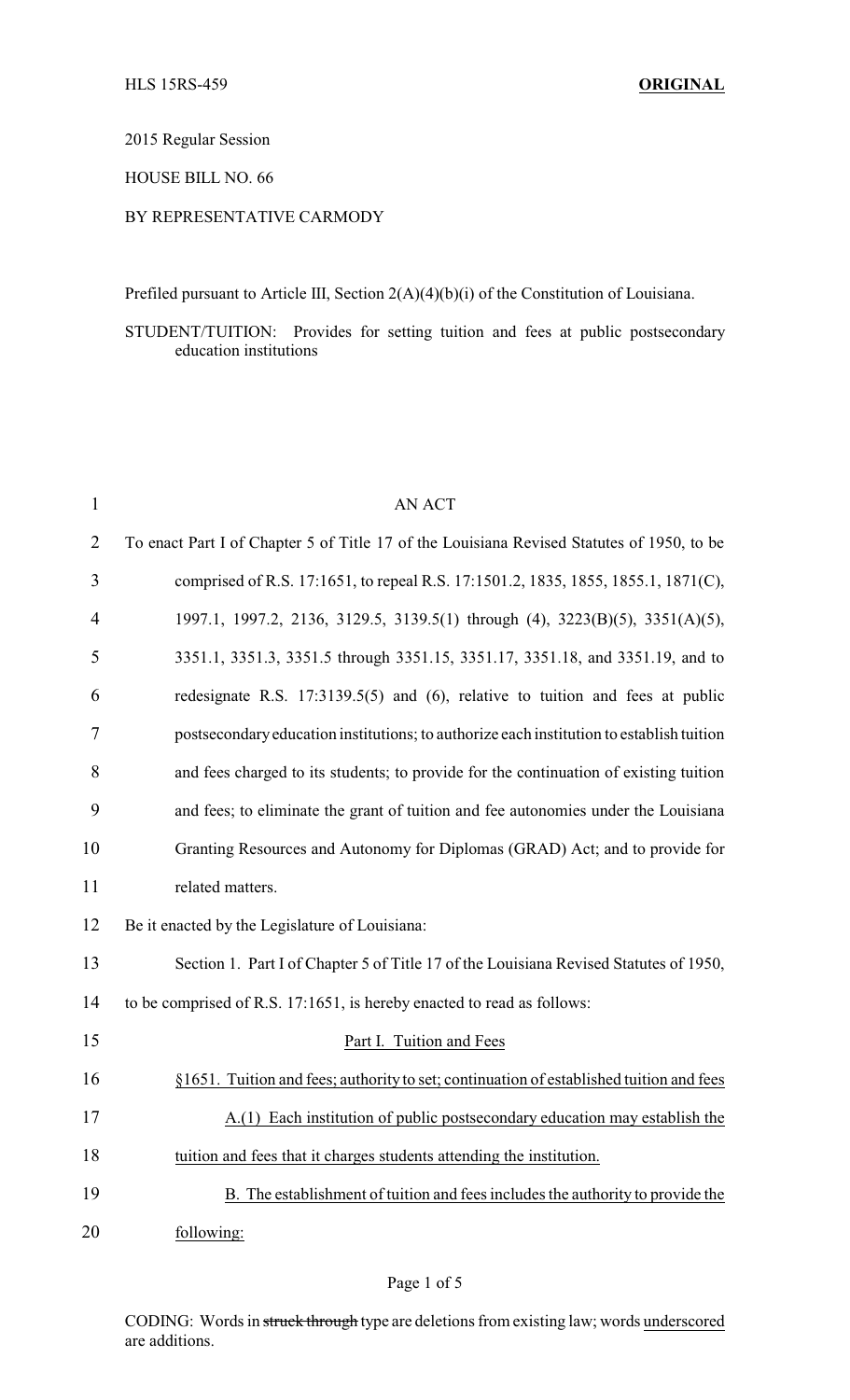| 1  | (1) A base tuition and enhancements or supplements thereto for each unit or           |
|----|---------------------------------------------------------------------------------------|
| 2  | program of the institution including postbaccalaureate programs.                      |
| 3  | Differential tuition that deviates from base tuition rates for certain<br>(2)         |
| 4  | courses or for courses based on a student's major or study program.                   |
| 5  | (3) Tiered tuition for students who enter in different years.                         |
| 6  | Proportional tuition for students who are part-time and for students<br>(4)           |
| 7  | enrolled for summer terms or for intersession terms.                                  |
| 8  | (5) Per-credit-hour tuition. The total amount charged on a per-credit-hour            |
| 9  | basis shall not exceed the maximum amounts for full-time status.                      |
| 10 | (6) Online, virtual, or distance education tuition.                                   |
| 11 | Tuition incentives in the form of financial credits or discounts if students          |
| 12 | commit to meeting certain goals such as graduating early or not taking remedial or    |
| 13 | repeat courses.                                                                       |
| 14 | (8) Waivers in cases of financial hardship. Information relative to such              |
| 15 | waivers and the criteria for waiving the tuition and fees authorized shall be made    |
| 16 | available to all prospective students in a timely manner such that each student is    |
| 17 | informed of the availability of a waiver prior to the student making a final decision |
| 18 | concerning attendance.                                                                |
| 19 | C.(1) Each institution of public postsecondary education shall establish a            |
| 20 | procedure for setting the amount of tuition and fees and shall comply with its        |
| 21 | procedure in setting such amounts. The procedure shall include at least one public    |
| 22 | hearing on a proposed increase or new tuition or fee, with a minimum thirty-day       |
| 23 | notice of such hearing.                                                               |
| 24 | Tuition attributable to any increase or new tuition approved or<br>(2)(a)             |
| 25 | implemented by an institution after December 1, 2015, shall not be payable by the     |
| 26 | state under the Taylor Opportunity Program for Students.                              |
| 27 | (b) No increase in tuition or new tuition or fee shall become effective during        |
| 28 | an ongoing semester or term.                                                          |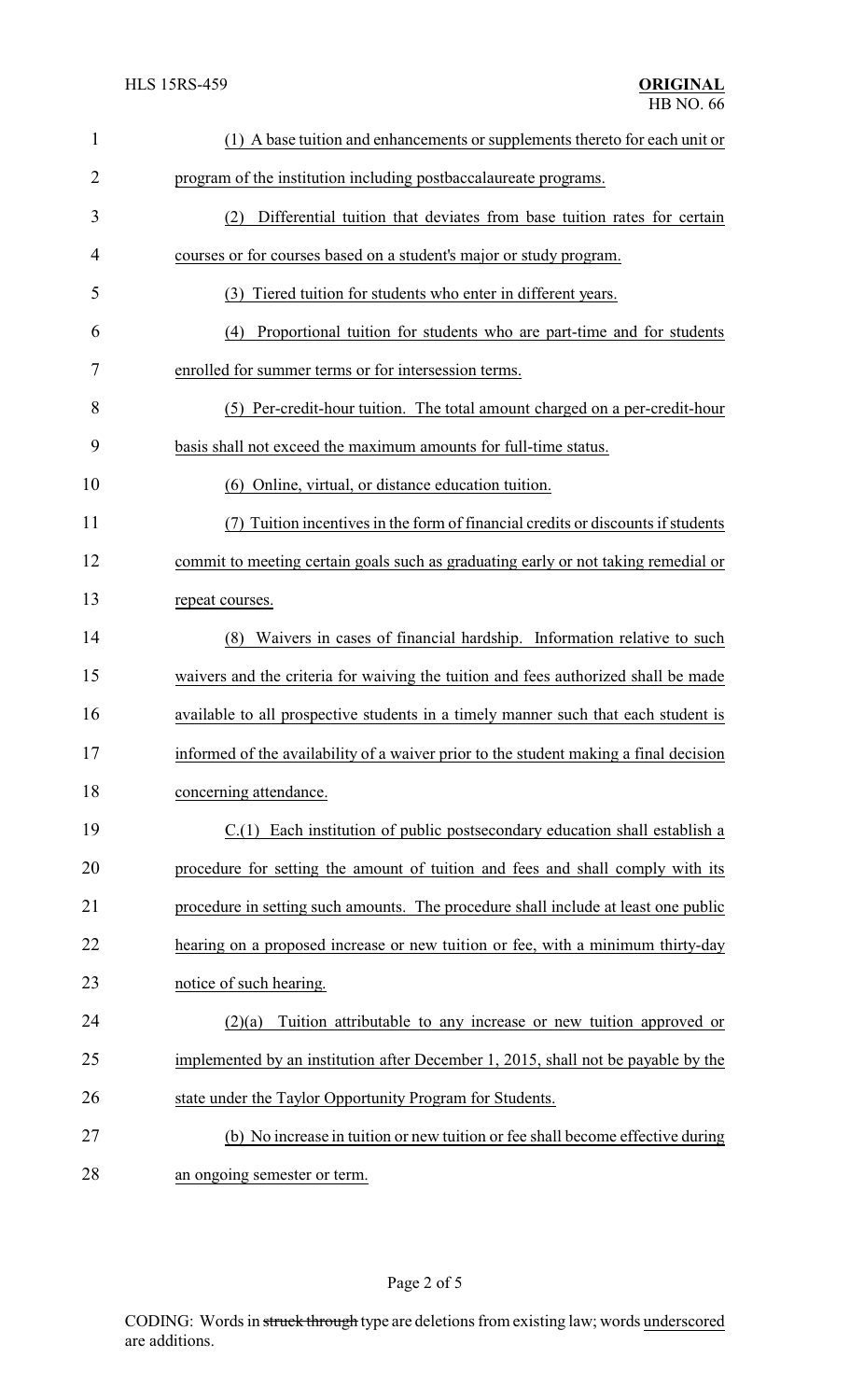| $\mathbf{1}$   | The fees to which this Subsection applies are only those fees that are<br>(3)             |
|----------------|-------------------------------------------------------------------------------------------|
| $\overline{2}$ | charges assessed for the provision of higher education to the student.                    |
| 3              | D. The annual tuition and mandatory attendance fee amounts applicable to                  |
| 4              | nonresident students at an institution shall be at least equal to the average amount of   |
| 5              | annual tuition and mandatory attendance fees for the ensuring fiscal year applicable      |
| 6              | to nonresident students at institutions in states comprising the Southern Regional        |
| 7              | Education Board, excluding Louisiana, which are in the same category as established       |
| 8              | by the Southern Regional Education Board. Such amounts shall be based on the              |
| 9              | latest available information that is obtained by the Board of Regents from the            |
| 10             | institution from the regional education board.                                            |
| 11             | E.(1) Subject to change as provided in this Section, all existing tuition and             |
| 12             | fees at each respective institution are hereby retained and continued as the same type    |
| 13             | of tuition or fee, in the same amount, and for the same purpose including all             |
| 14             | limitations imposed thereon, and includes the same authority to impose proportional       |
| 15             | amounts and waivers of such tuition or fees. All existing tuition or fees means those     |
| 16             | which are statutorily provided in the Louisiana Revised Statues of 1950, as amended,      |
| 17             | as of December 31, 2015, provided for by the management boards of the various             |
| 18             | institutions, established in uncodified law, or otherwise imposed by the institution.     |
| 19             | (2) Any fee that was not a cost that was payable by the state on behalf of any            |
| 20             | student who is a recipient of an award under the Taylor Opportunity Program for           |
| 21             | Students shall remain a nonpayable fee by the state.                                      |
| 22             | (3) No provision of this Section shall affect fees that are not charges assessed          |
| 23             | for the provision of education to the student, such as processing fees, those charged     |
| 24             | by auxiliary or self-generated operation of the institution, or fees self-assessed by the |
| 25             | students.                                                                                 |
| 26             | Section 2. R.S. 17:1501.2, 1835, 1855, 1855.1, 1871(C), 1997.1, 1997.2, 2136,             |
| 27             | 3129.5, 3139.5(1) through (4), 3223(B)(5), 3351(A)(5), 3351.1, 3351.3, 3351.5 through     |
| 28             | 3351.15, 3351.17, 3351.18, and 3351.19 are hereby repealed in their entirety.             |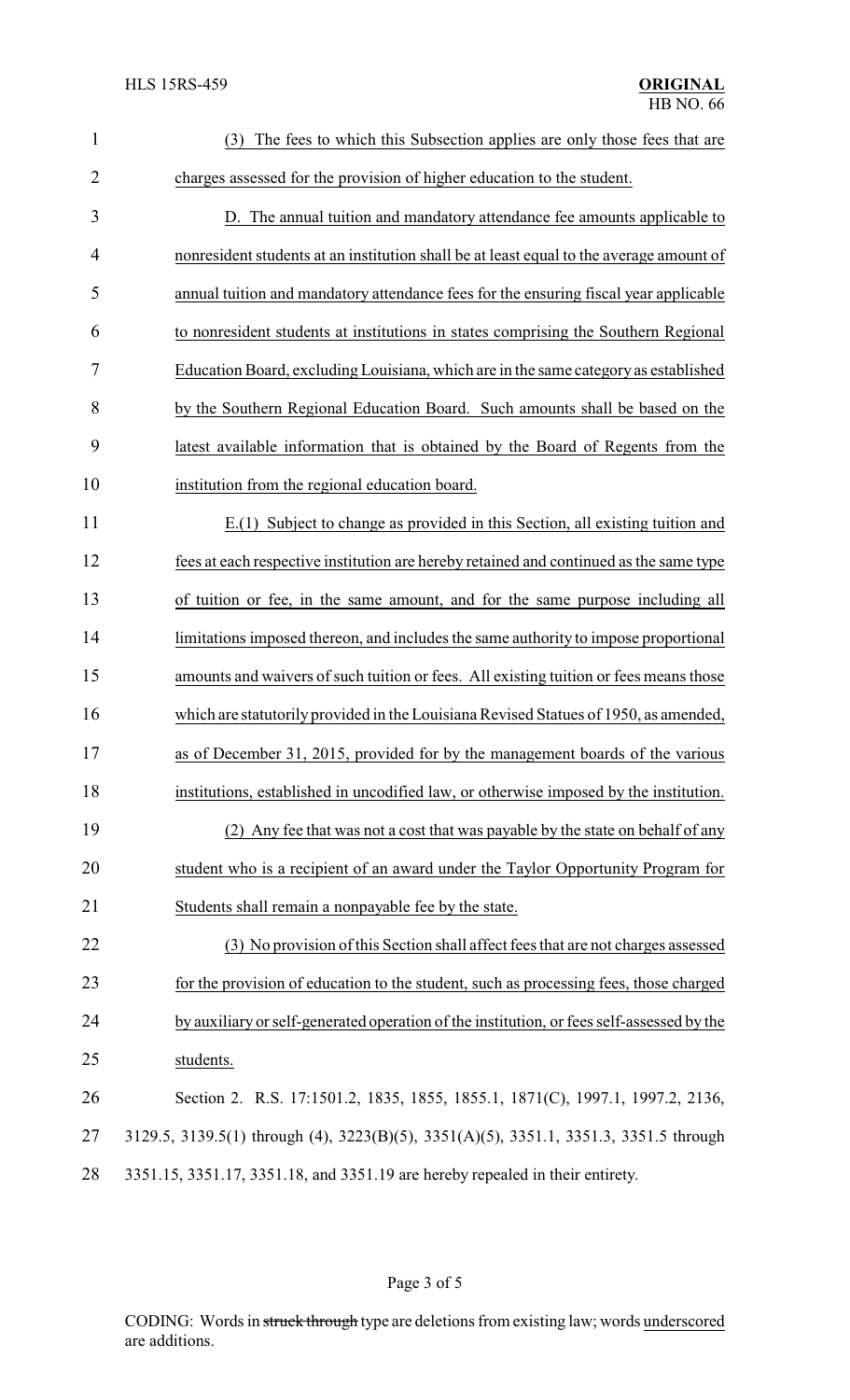1 Section 3. R.S. 17:3139.5(5) and (6) are hereby redesignated as R.S. 17:3139.5(1)

- 2 and (2), respectively.
- 3 Section 4. This Act shall take effect and become operative if and when the proposed
- 4 amendment of Article VII of the Constitution of Louisiana contained in the Act which
- 5 originated as House Bill No. \_\_ of this 2015 Regular Session of the Legislature is adopted
- 6 at a statewide election and becomes effective.

## DIGEST

The digest printed below was prepared by House Legislative Services. It constitutes no part of the legislative instrument. The keyword, one-liner, abstract, and digest do not constitute part of the law or proof or indicia of legislative intent. [R.S. 1:13(B) and 24:177(E)]

| HB 66 Original | 2015 Regular Session | Carmody |
|----------------|----------------------|---------|
|----------------|----------------------|---------|

**Abstract:** Authorizes public institutions of higher education to establish their own tuition and fees independent of legislative action or performance measures under the GRAD Act.

Present constitution requires all fee increases to be enacted by a two-thirds vote of the legislature (Art. VII, Sec. 2.1) which includes student tuition and fees charged by state institutions of higher education. Absent this constitutional constraint, the management boards of the various institutions of higher education, namely the LSU Board of Supervisors, the Southern University Board of Supervisors, the Board of Trustees for State Colleges and Universities, and the Board of Supervisors of Community and Technical Colleges, would have the ability to provide with respect to tuition and fees under their general managerial authorities (Art. VIII, Sec.  $5(E)$ ). Proposed law does not change present law but it is conditioned upon the passage of a constitutional amendment proposed in another legislative instrument that would, instead, provide that tuition and fees are to be enacted "as provided by law" which is set forth below.

Proposed law authorizes each institution of higher education to establish its own tuition and fees, including the base tuition, tuition enhancements, differential tuition (an amount that deviates from the base tuition based on the student's major), tiered tuition (an amount that differs depending on the year the student entered the institution), proportional tuition (for part-time students or summer school), per-credit-hour tuition, online tuition, tuition incentives, and tuition waivers.

Proposed law requires each institution to establish a procedure for setting the amount of tuition or fee, which procedure must include a public hearing, noticed 30 days in advance, for any new tuition or fee or an increase to existing costs. Proposed law specifically excludes additional costs from being paid under the TOPS program or becoming effective during an ongoing semester or term.

Though statutorily provided tuition and fees of public institutions of higher education are being removed from the La. Revised Statutes (R.S. 17:1501.2, 1835, 1855, 1855.1, 1871(C), 1997.1, 1997.2, 2136, 3129.5, 3139.5(1)-(4), 3223(B)(5), 3351(A)(5), 3351.1, 3351.3, 3351.5-3351.15, 3351.17, 3351.18, and 3351.19) under proposed law, all such tuition and fees existing as of Dec. 31, 2015, are being retained, subject to change as provided by proposed law, in the same amounts, for the same purposes, and with the same limitations imposed. Such tuition and fees being retained include not only those which are statutorily